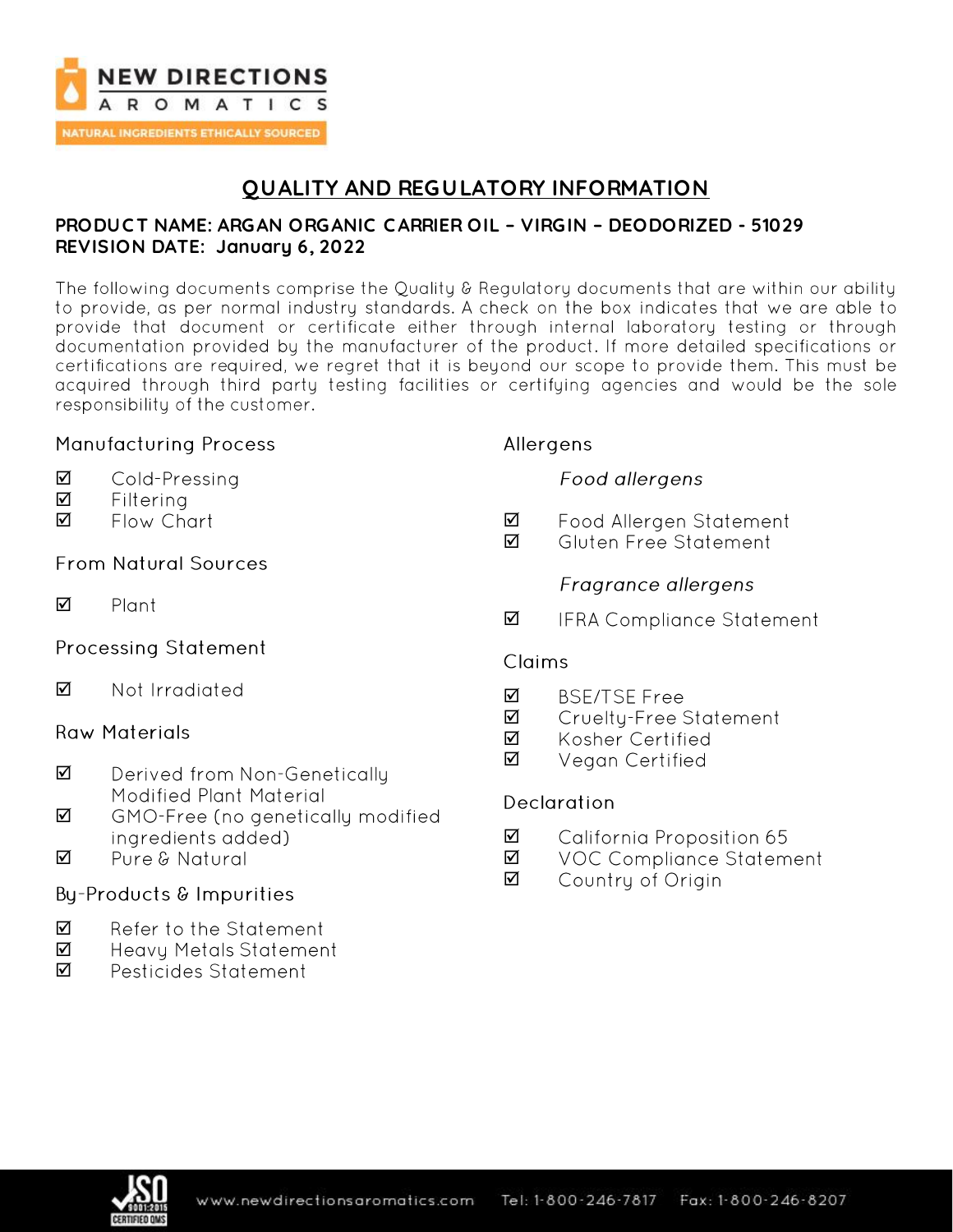

## **FLOW C HART**

**PRODUC T NAME: ARGAN ORGANIC C ARRIER OIL – VIRGIN – DEODORIZED - 51029**



#### Disclaimer & Caution:

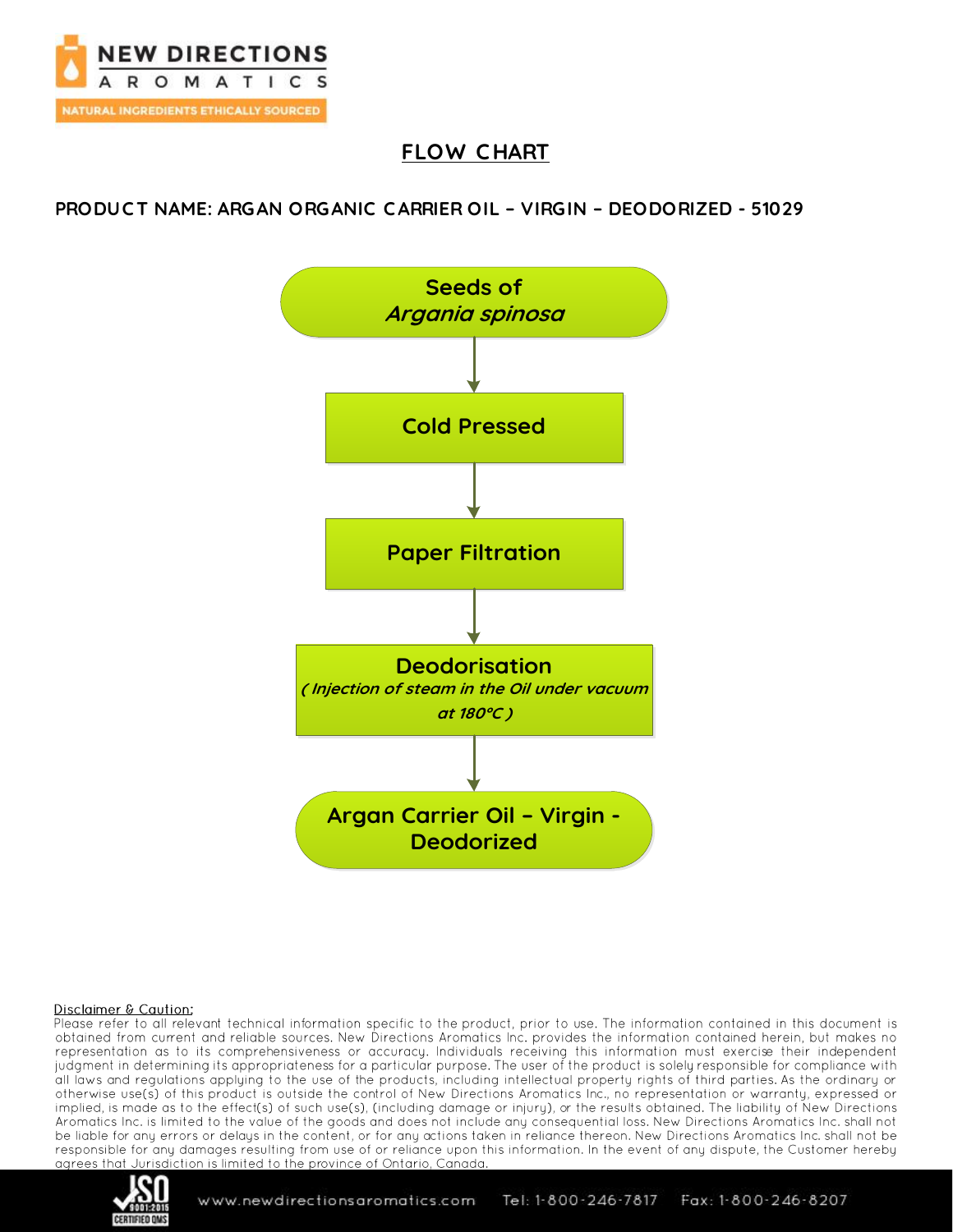

## **NON-IRRADIATION STATEMENT**

### PRODUCT NAME: ARGAN ORGANIC CARRIER OIL - VIRGIN - DEODORIZED - 51029

We hereby declare that, to the best of our knowledge, this product has not been irradiated and does not contain any ingredient that has gone through any irradiation.

#### Disclaimer & Caution:

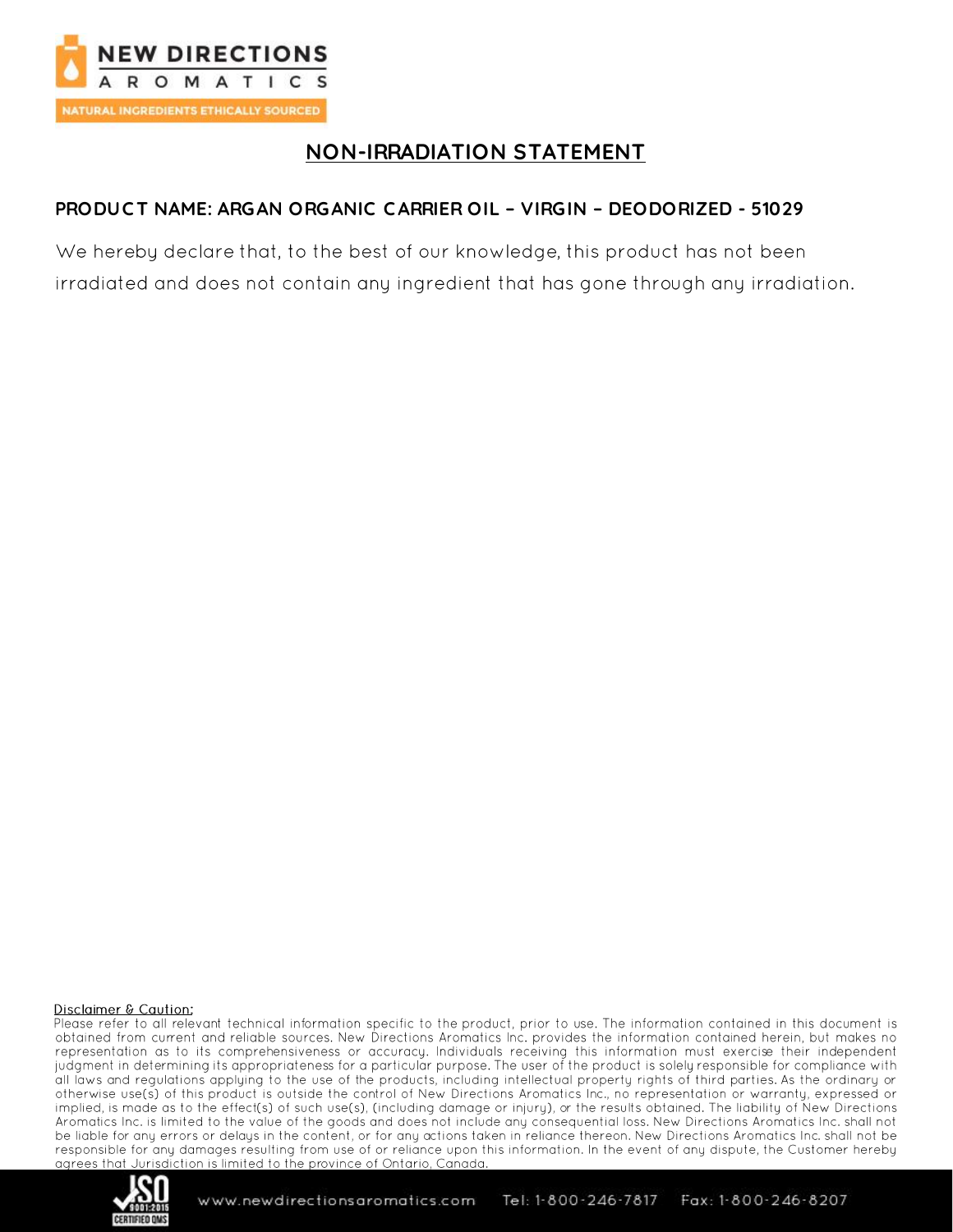

# **GMO STATEMENT**

### PRODUCT NAME: ARGAN ORGANIC CARRIER OIL - VIRGIN - DEODORIZED - 51029

We hereby declare that, to the best of our knowledge, this product was not produced from or with GMO plant material.

## PURE AND NATURAL STATEMENT

#### Disclaimer & Caution:

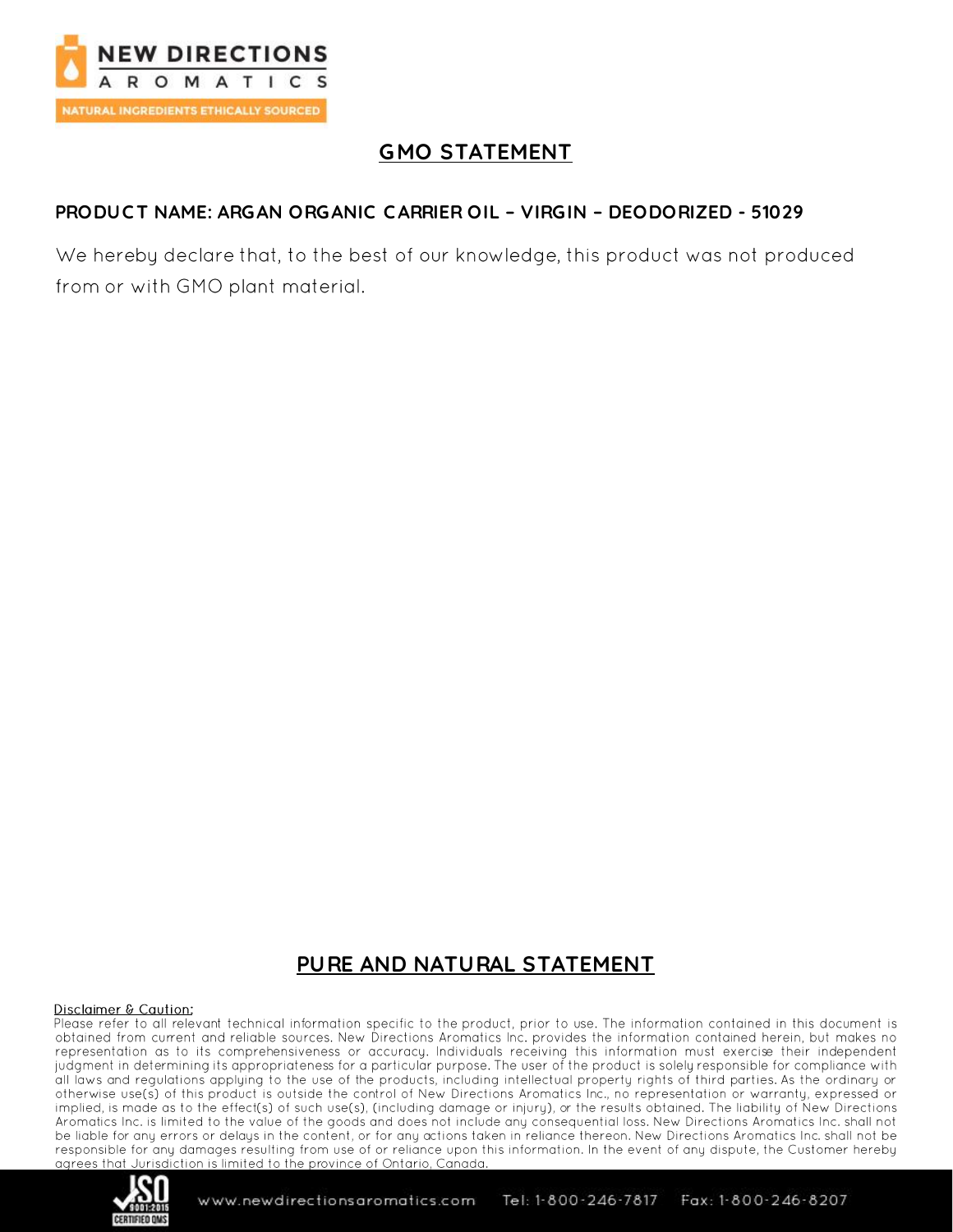

## PRODUCT NAME: ARGAN ORGANIC CARRIER OIL - VIRGIN - DEODORIZED - 51029

We hereby declare that, to the best of our knowledge, this product is 100 % pure and natural.

#### Disclaimer & Caution:

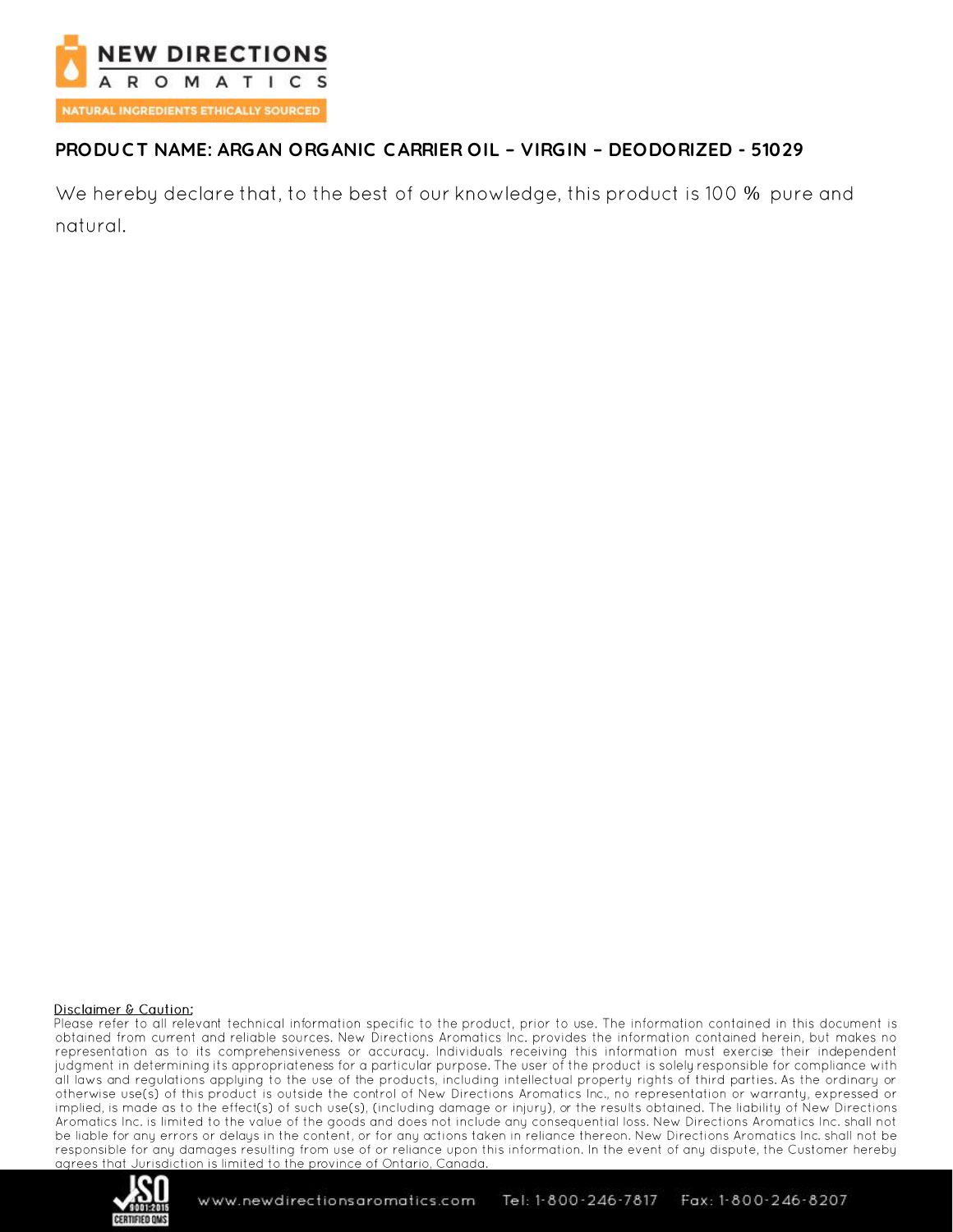

## **BY-PRODUC TS & IMPURITIES STATEMENT**

### **PRODUC T NAME: ARGAN ORGANIC C ARRIER OIL – VIRGIN – DEODORIZED - 51029**

We hereby declare that, to the best of our knowledge, this product does not contain any of the following by-products and impurities:

- Phthalates •
- Parabens
- Nanomaterials
- Solvents
- Carcinogenic, Mutagenic, or toxic for Reproduction (CMR) substances
- Alcohol
- l atex
- PBT (Persistent Bio-Toxicity) substances
- vPvB (Very Persistent Very Bio-accumulable) substances
- Aluminum
- •Sulfites

#### Disclaimer & Caution:

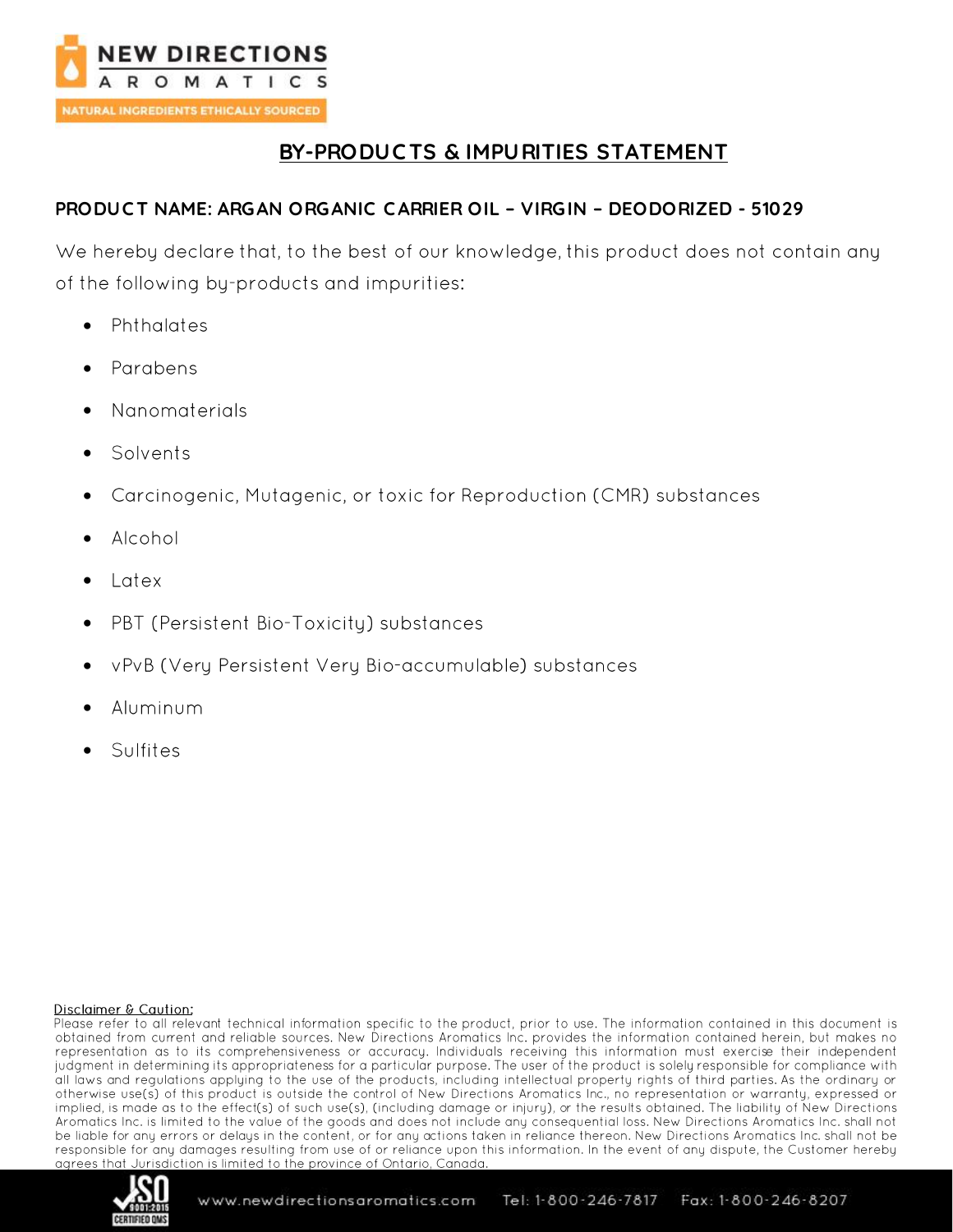

## **HEAVY METALS STATEMENT**

### PRODUCT NAME: ARGAN ORGANIC CARRIER OIL - VIRGIN - DEODORIZED - 51029

We hereby certify that, to the best of our knowledge, this product is in compliance with Reaulation 1881/2005 EC with regard to heavy metals.

#### Disclaimer & Caution:

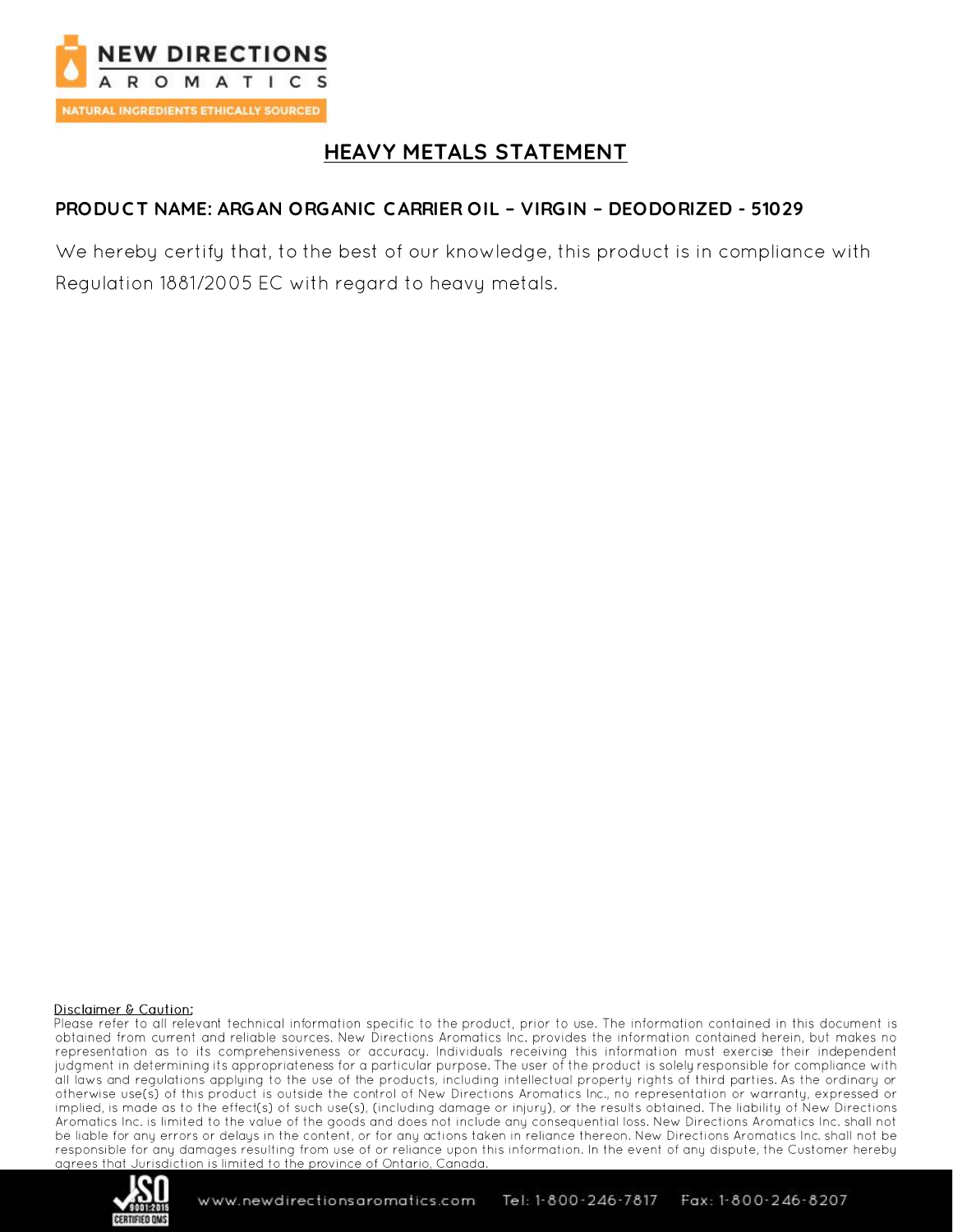

## PESTICIDES STATEMENT

### PRODUCT NAME: ARGAN ORGANIC CARRIER OIL - VIRGIN - DEODORIZED - 51029

We hereby confirm that, to the best of our knowledge, this product is in conformity with Regulation 396/2005 EC with regard to pesticides.

#### Disclaimer & Caution:

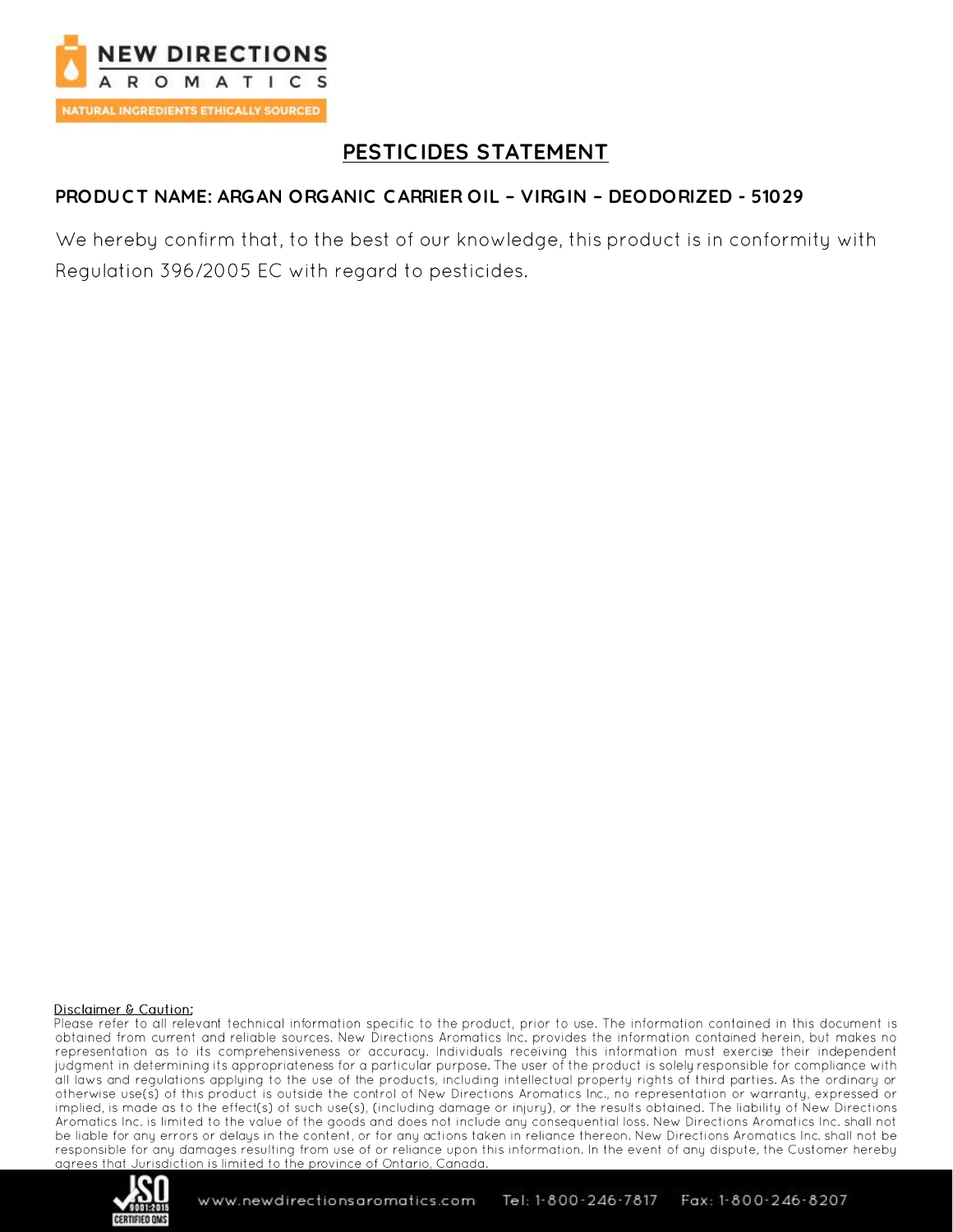

## **FOOD ALLERGEN INFORMATION**

### PRODUCT NAME: ARGAN ORGANIC CARRIER OIL - VIRGIN - DEODORIZED - 51029

| Component                                               | Present in the product |
|---------------------------------------------------------|------------------------|
| Peanuts (and/or derivatives,) e.g., protein oil         | No                     |
| Tree Nuts (and/or derivatives)                          | No                     |
| Seeds (Mustard, Sesame) (and/or derivatives)            | No                     |
| Wheat, Barley, Rye, Oats, Spelt, Kamut or their hybrids | No                     |
| Gluten                                                  | No                     |
| Soybeans (and/or derivatives)                           | No                     |
| Dairy (including lactose) or Eggs                       | N <sub>o</sub>         |
| Fish or their products                                  | No                     |
| Shellfish or their products                             | No                     |
| Celery (and/or derivatives)                             | No                     |
| Lupin (and/or derivatives)                              | No                     |
| Sulphites (and derivatives) (added or $\geq$ 10 ppm)    | No                     |

#### Disclaimer & Caution:

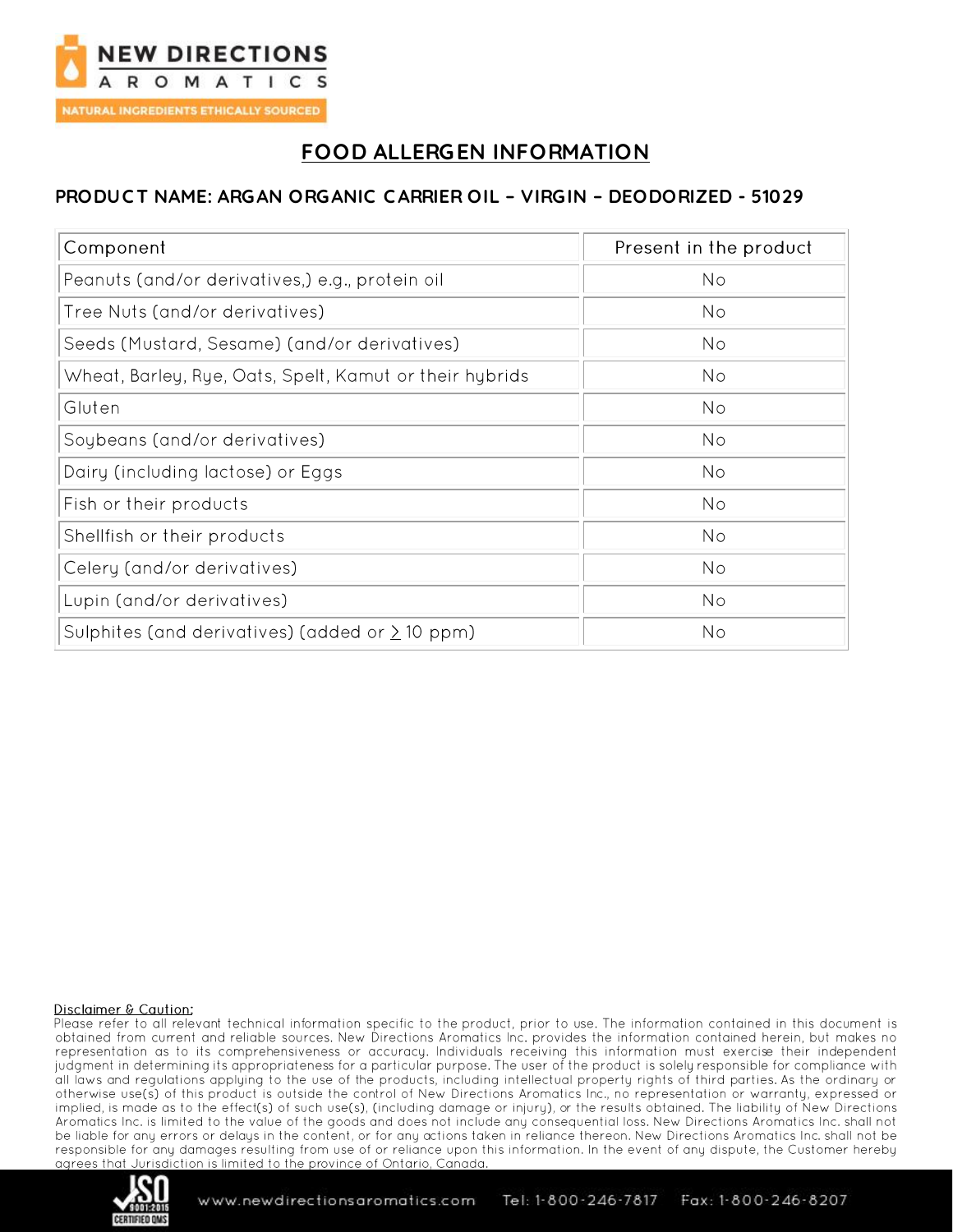

# **GLUTEN STATEMENT**

### PRODUCT NAME: ARGAN ORGANIC CARRIER OIL - VIRGIN - DEODORIZED - 51029

We hereby declare that, to the best of our knowledge, this product is gluten-free and was not manufactured with any ingredients containing gluten.

#### Disclaimer & Caution:

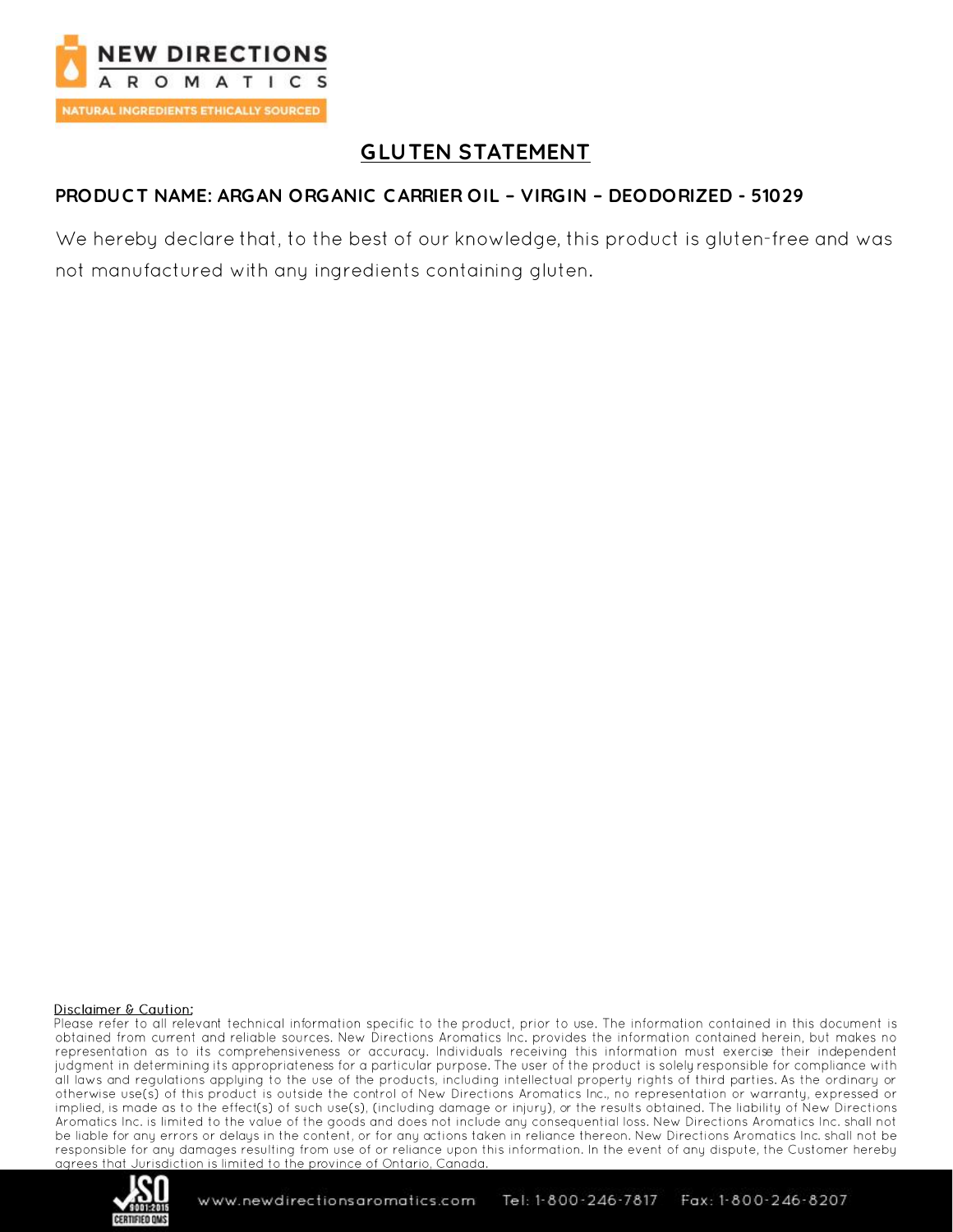

# **IFRA COMPLIANCE STATEMENT**

### PRODUCT NAME: ARGAN ORGANIC CARRIER OIL - VIRGIN - DEODORIZED - 51029

We hereby declare that, to the best of our knowledge, based on processing information and raw materials used, Fragrance Allergens listed in the EU Regulation 1223/2009 Annex III, NO 67-92 are not likely to be present.

#### Disclaimer & Caution:

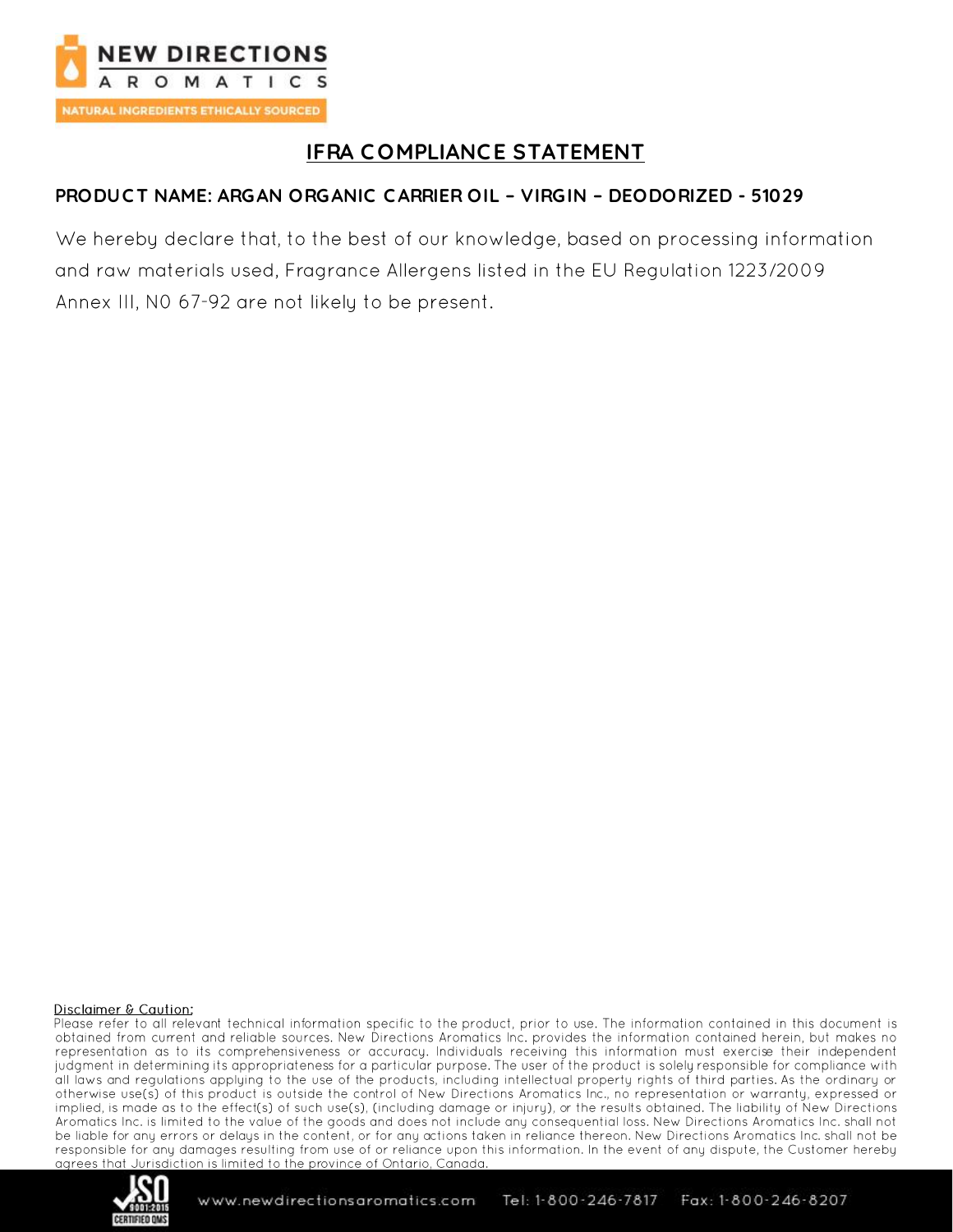

## DECLARATION OF BOVINE/TRANSMISSABLE SPONGIFORM ENCEPHALOPATHY (BSE/TSE)

#### PRODUCT NAME: ARGAN ORGANIC CARRIER OIL - VIRGIN - DEODORIZED - 51029

We hereby declare that, to the best of our knowledge, that this product was not made with, nor contains, any animal material or derivatives, and is free of BSE/TSE.

#### Disclaimer & Caution:

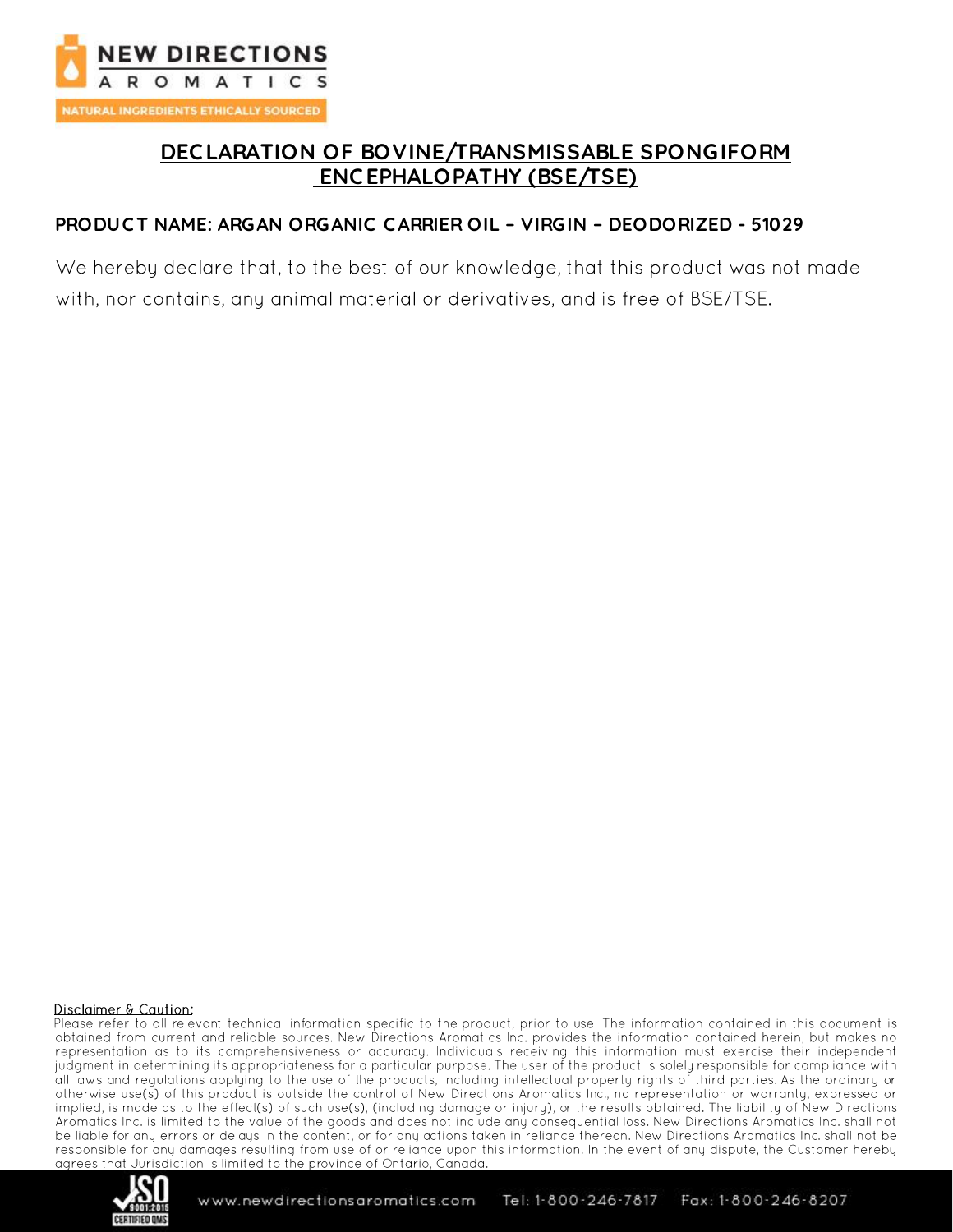

## **CRUELTY-FREE STATEMENT**

## PRODUCT NAME: ARGAN ORGANIC CARRIER OIL - VIRGIN - DEODORIZED - 51029

We hereby declare that, to the best of our knowledge, this product has not been tested on animals.

#### Disclaimer & Caution:

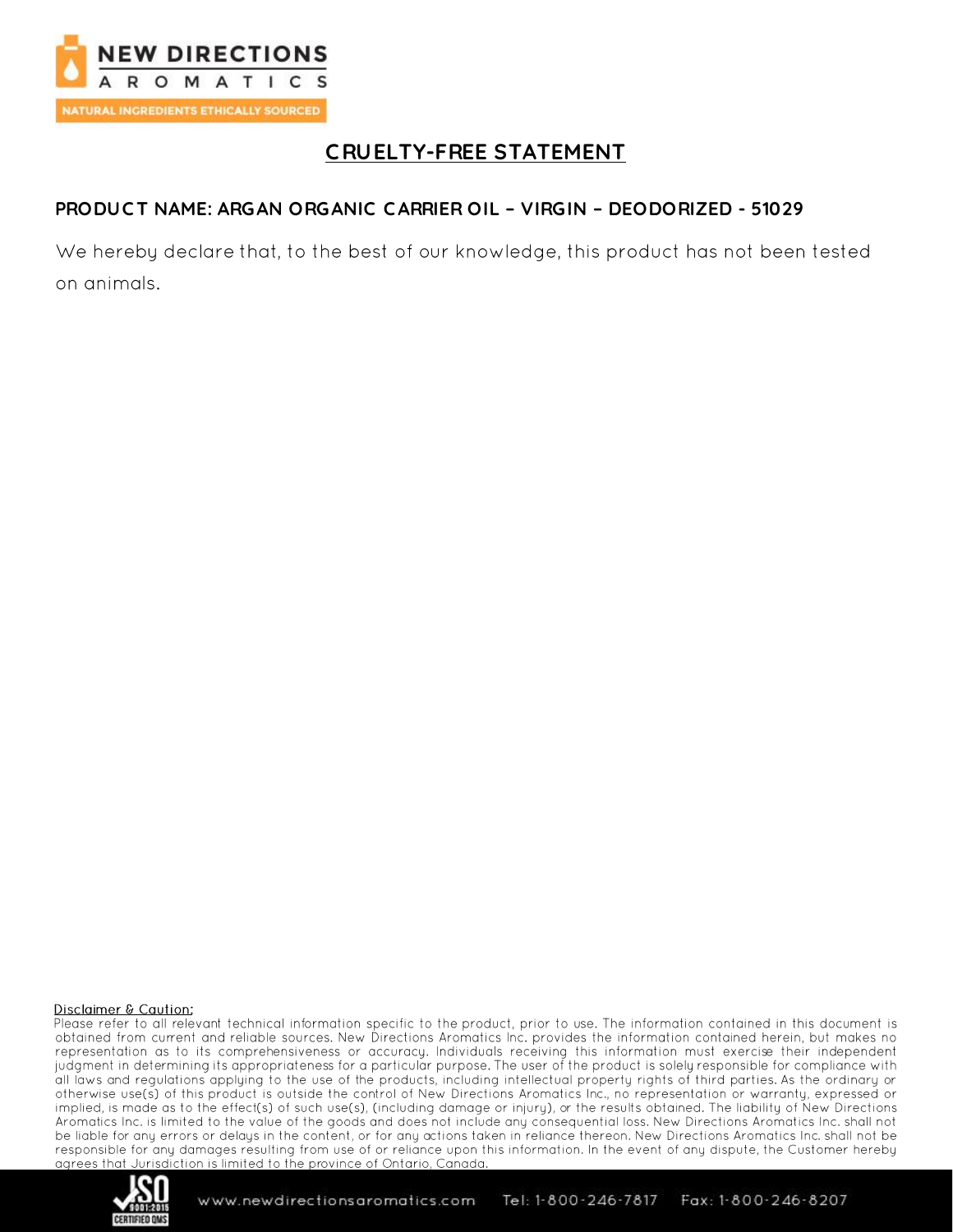

## **KOSHER STATEMENT**

### PRODUCT NAME: ARGAN ORGANIC CARRIER OIL - VIRGIN - DEODORIZED - 51029

We hereby confirm that this product has been certified to Kosher standards.

#### Disclaimer & Caution:

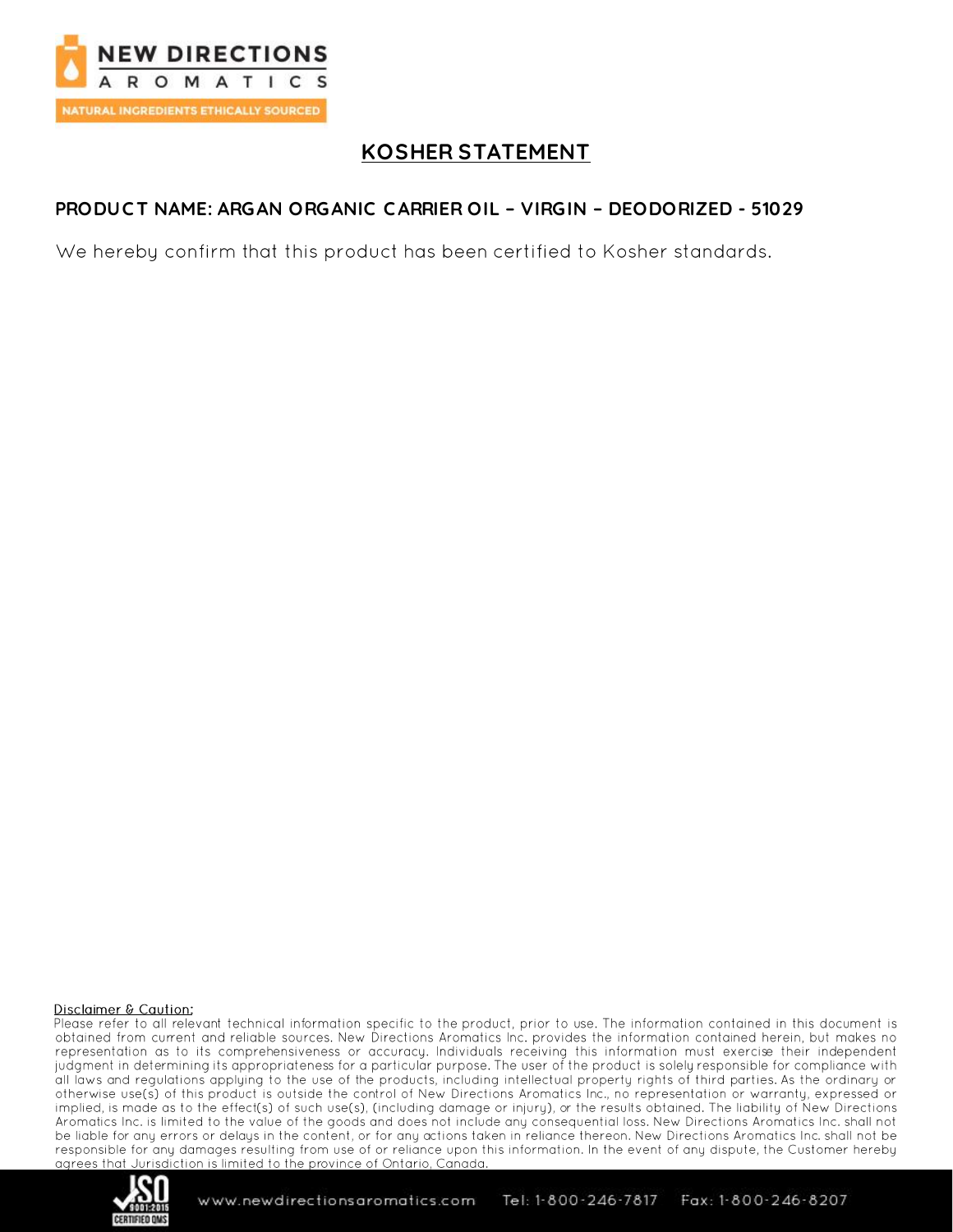

## **VEGAN STATEMENT**

### PRODUCT NAME: ARGAN ORGANIC CARRIER OIL - VIRGIN - DEODORIZED - 51029

We hereby confirm that this product has been certified to Vegan standards.

#### Disclaimer & Caution:

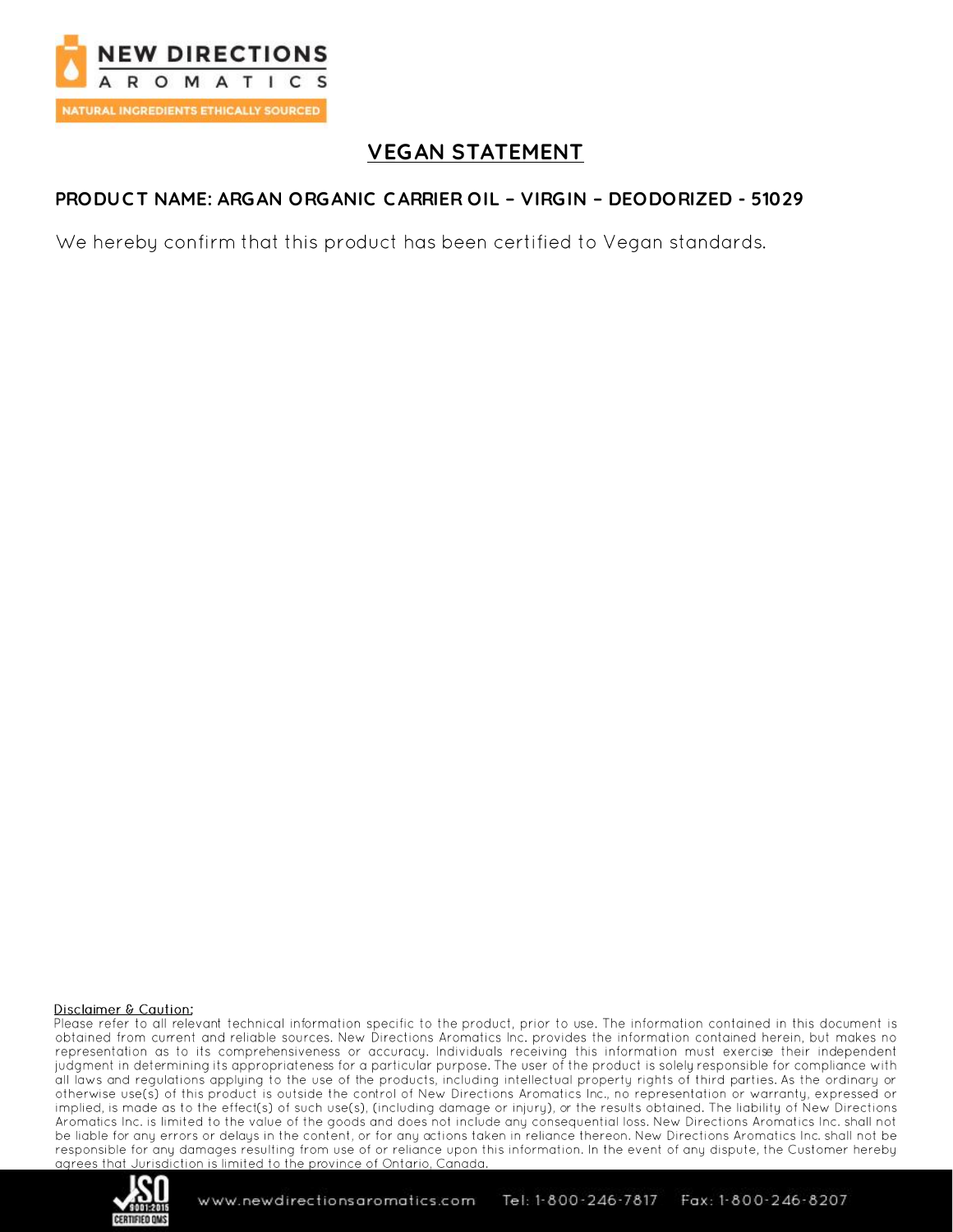

## **CALIFORNIA PROPOSITON 65 STATEMENT**

### PRODUCT NAME: ARGAN ORGANIC CARRIER OIL - VIRGIN - DEODORIZED - 51029

We hereby declare that, to the best of our knowledge, this product does not contain any chemicals or substances listed on California Proposition 65.

#### Disclaimer & Caution:

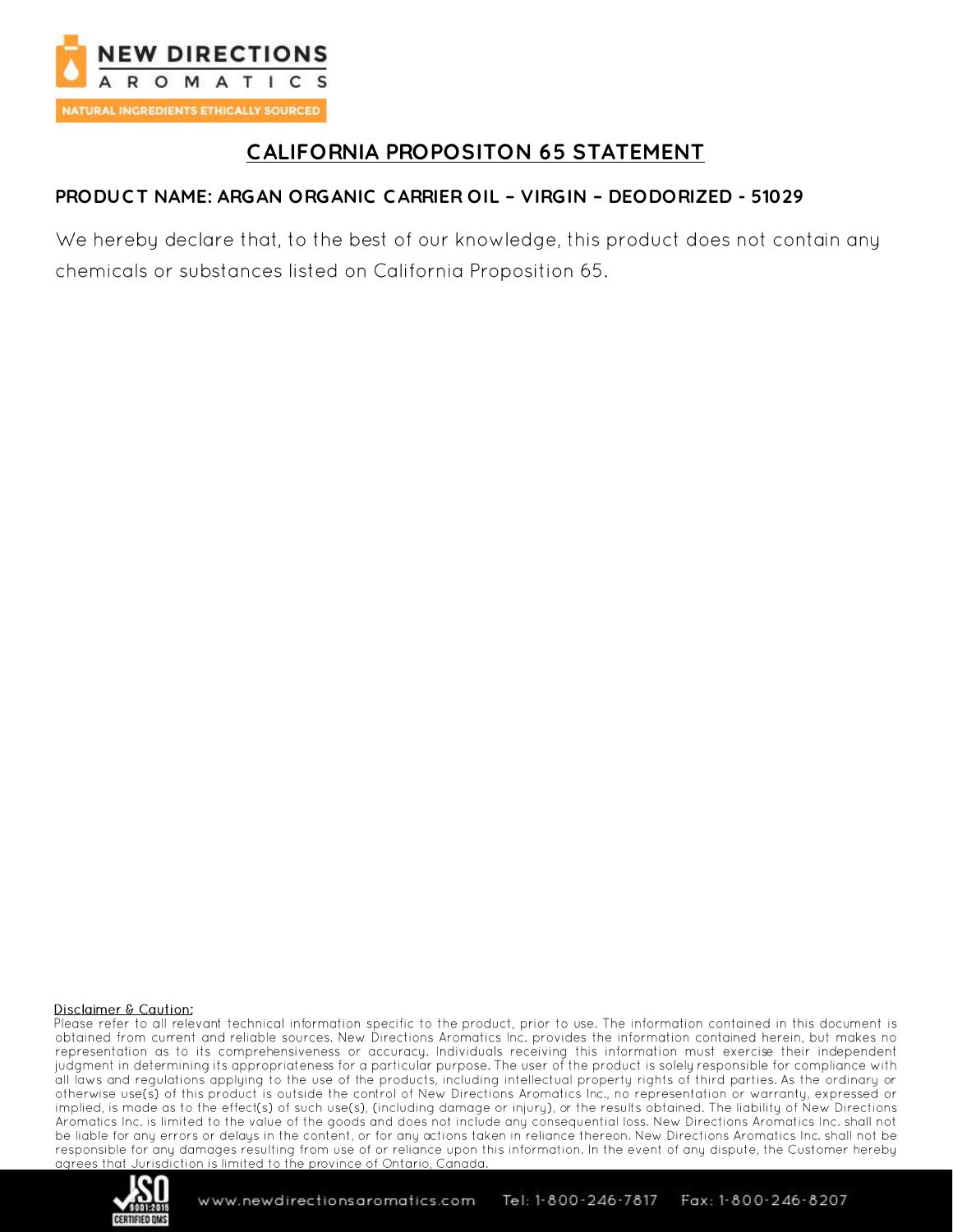

## VOLATILE ORGANIC COMPOUNDS (VOC) COMPLIANCE STATEMENT

### PRODUCT NAME: ARGAN ORGANIC CARRIER OIL - VIRGIN - DEODORIZED - 51029

We hereby declare that, to the best of our knowledge, this product does not contain any volatile organic compounds (VOCs).

## **DECLARATION OF COUNTRY OF ORIGIN**

#### Disclaimer & Caution: